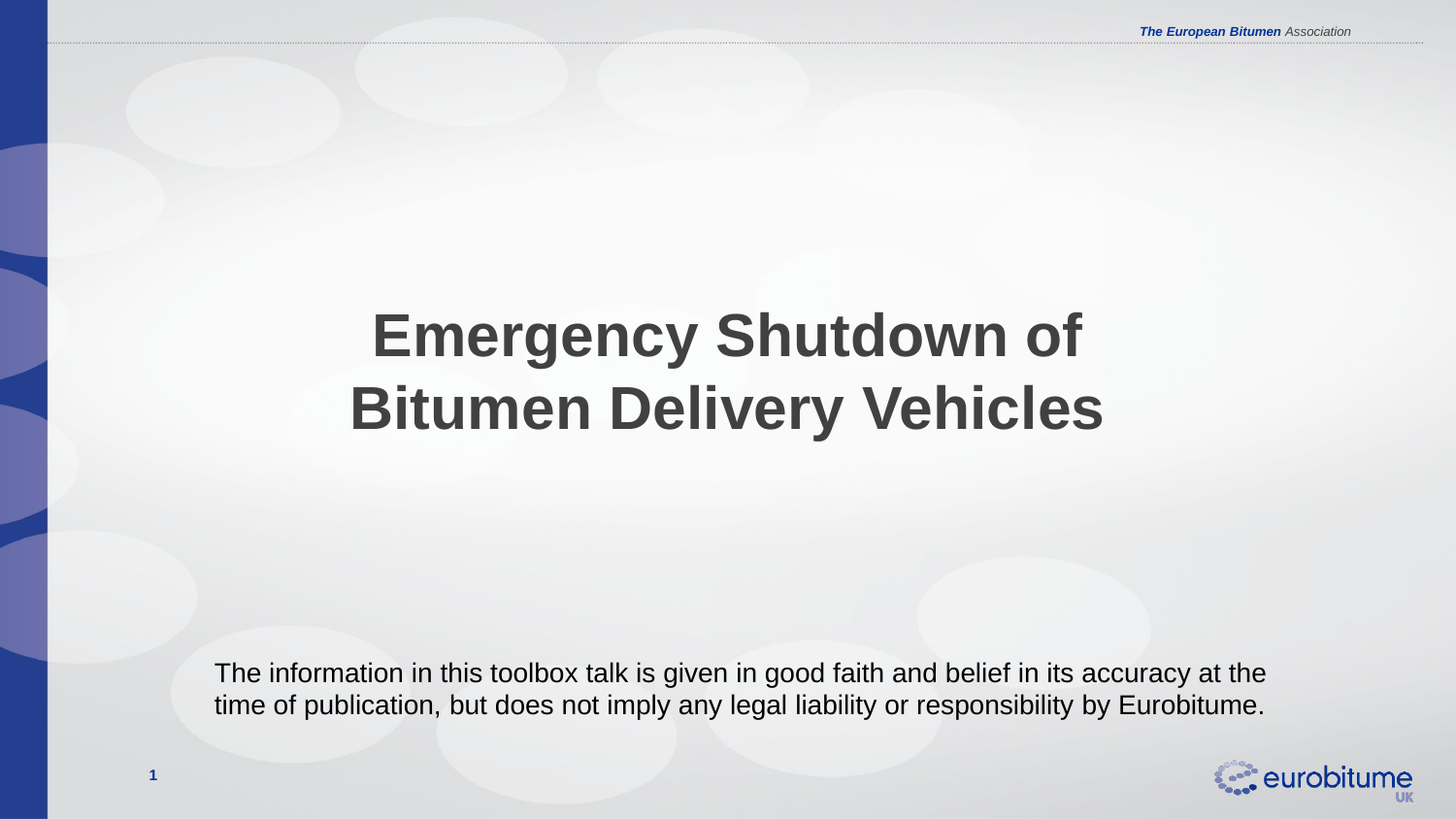### **Introduction**

- $\triangleright$  Shutting down the delivery vehicle in an emergency:
	- $\triangleright$  Would you know what to do ?
	- Do **NOT** put yourself or others at risk.
	- $\triangleright$  If the driver becomes incapacitated during a delivery how do you make the delivery vehicle safe?
	- $\triangleright$  Everybody involved in the bitumen delivery should know what to do.



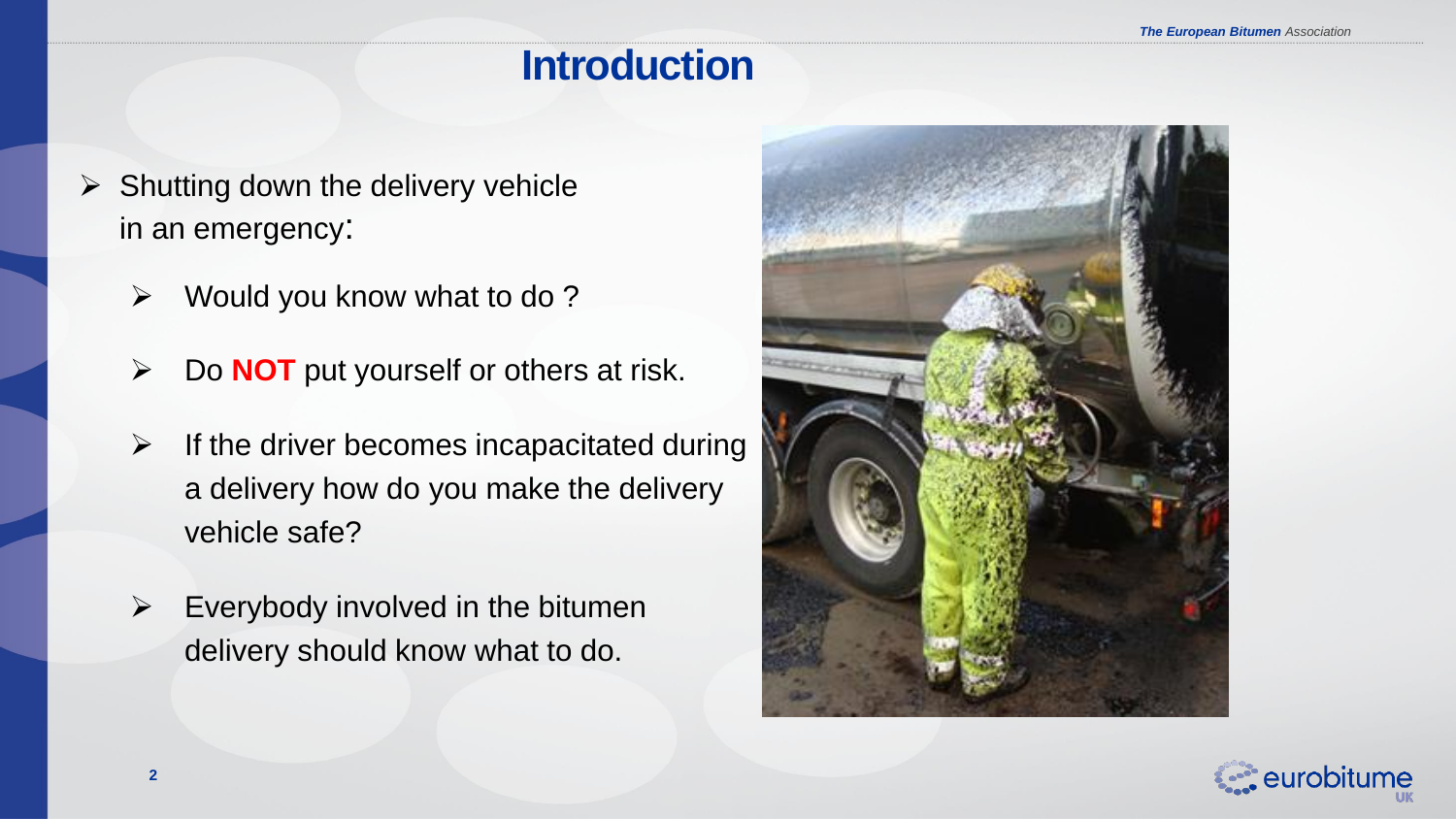#### **Bitumen Delivery Vehicle Emergency Shutdown**

- $\triangleright$  For pressure discharge, bitumen delivery vehicle barrels are typically charged to 2 Bar pressure. This is sufficient to spray hot bitumen a considerable distance if something goes wrong during the delivery.
- $\triangleright$  Flange shrouds, the 6-metre exclusion zone, site supervision and the presence of the delivery driver at all times are all controls designed to minimise the risk.
- $\triangleright$  But what happens if one of those controls fail?
- $\triangleright$  If the driver becomes incapacitated what would you do?
- You need to know how to shut down the vehicle **safely** without putting yourself or others at risk.

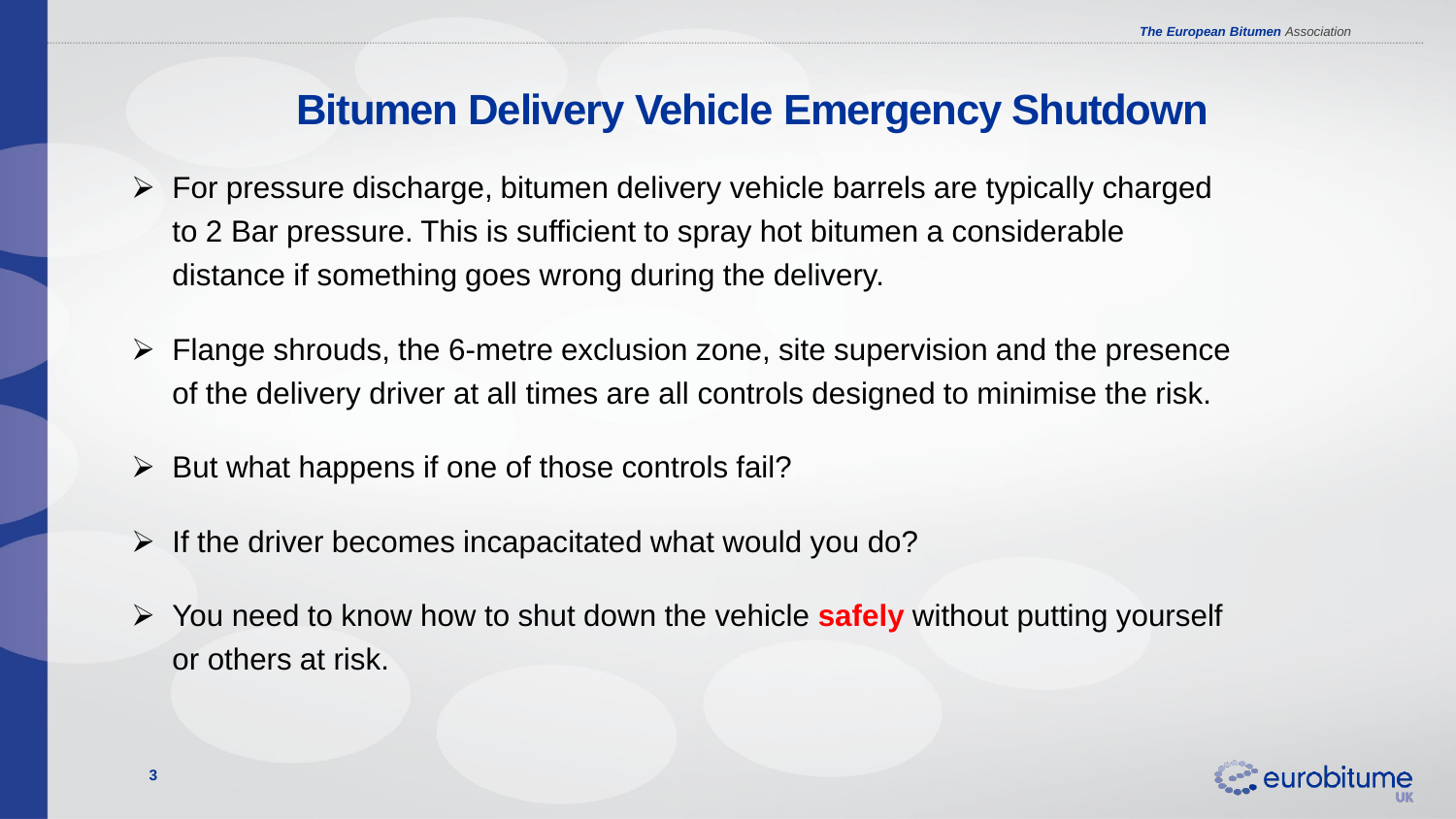#### **Bitumen Delivery Vehicle Tank Design**

- $\triangleright$  Bitumen delivery vehicles have a similar configuration:
	- $\triangleright$  Manually operated Homir outlet valves.
	- $\triangleright$  Pneumatically operated secondary outlet and vent valves.
	- $\triangleright$  Emergency shutdown buttons strategically placed at various locations on the delivery barrel.
	- $\triangleright$  Ask your supplier or a delivery driver to demonstrate the activation of the emergency stops.

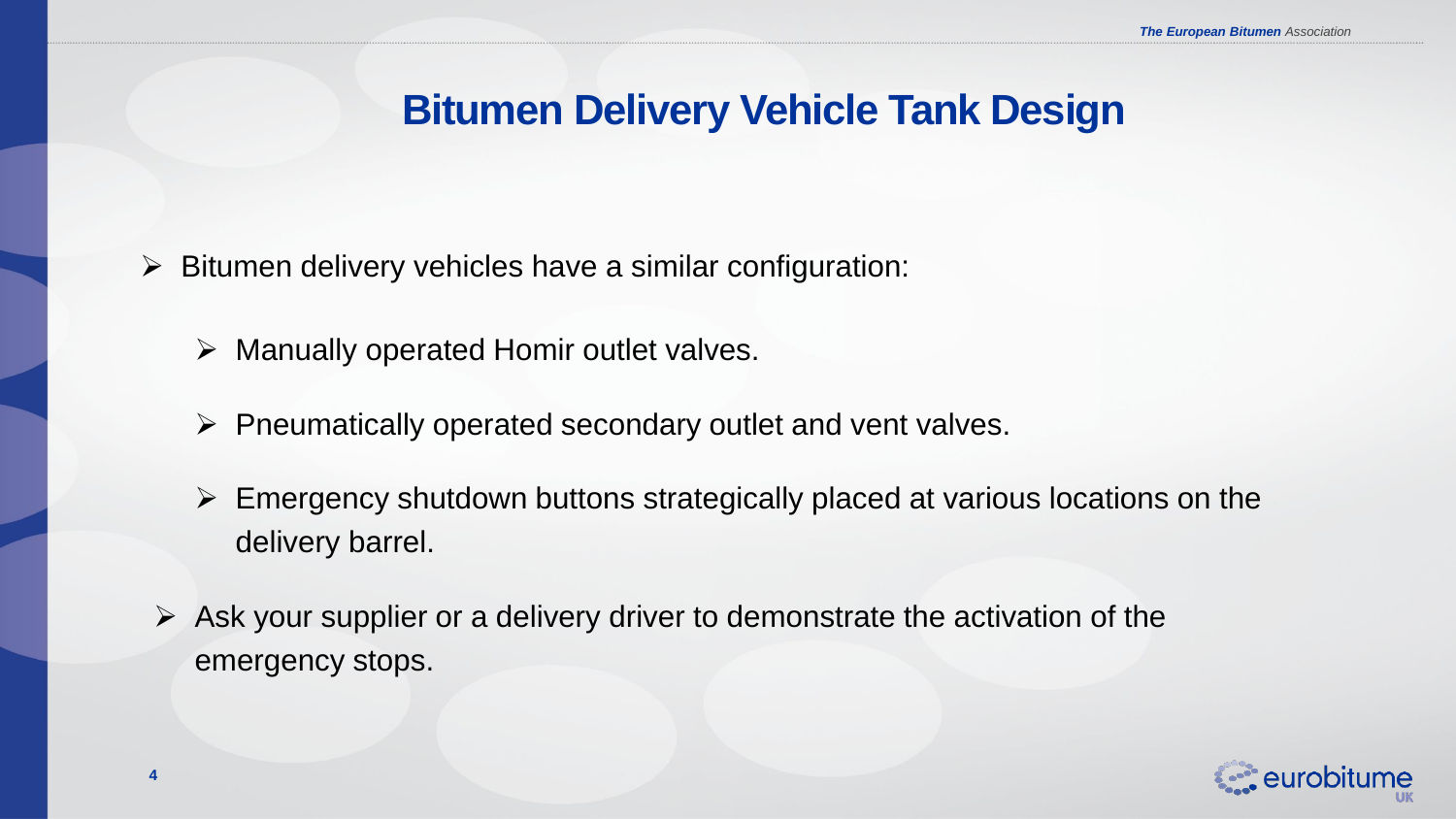#### **Location of Emergency Stops**

 $\triangleright$  Bitumen delivery vehicles are typically fitted with 4 emergency stop buttons  $-1$  on each corner front and rear, near and offside. Some vehicles have additional stops in the middle.



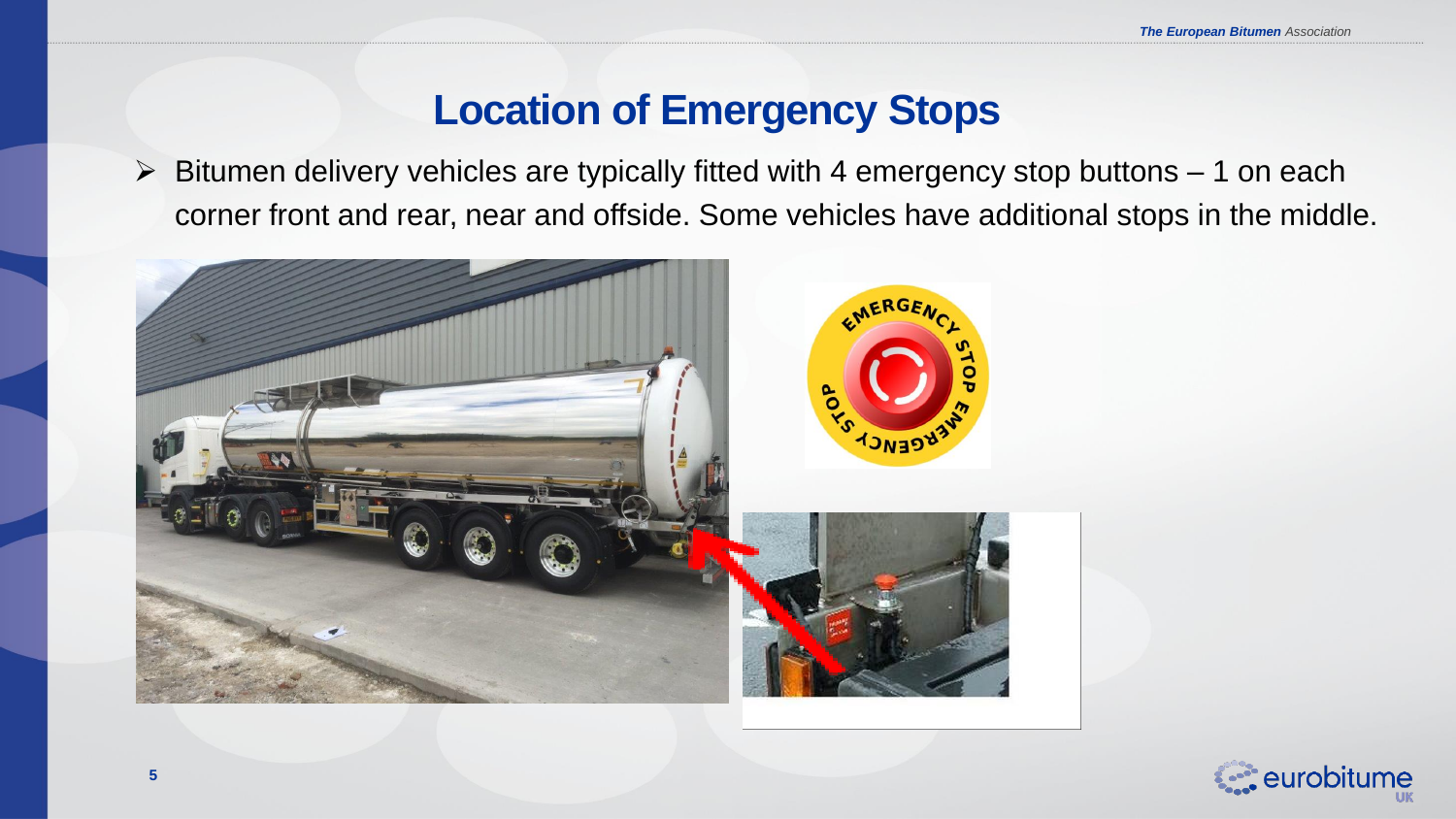#### **Emergency Stop Activation**

- $\triangleright$  When any emergency stop button is pressed the air operated secondary outlet valve shuts immediately.
- $\triangleright$  If there is a spray or leak of hot bitumen this will subside very quickly.
- $\triangleright$  There is no need to close the manual Homir valve.
- When it is safe to go into the 6-metre exclusion zone you **MUST** wear the appropriate PPE if there is hot bitumen in the exclusion zone or on the driver.
- Do **NOT** move the delivery vehicle or disconnect the flexible delivery hose.
- $\triangleright$  Immediately inform the bitumen supplier of the incident.

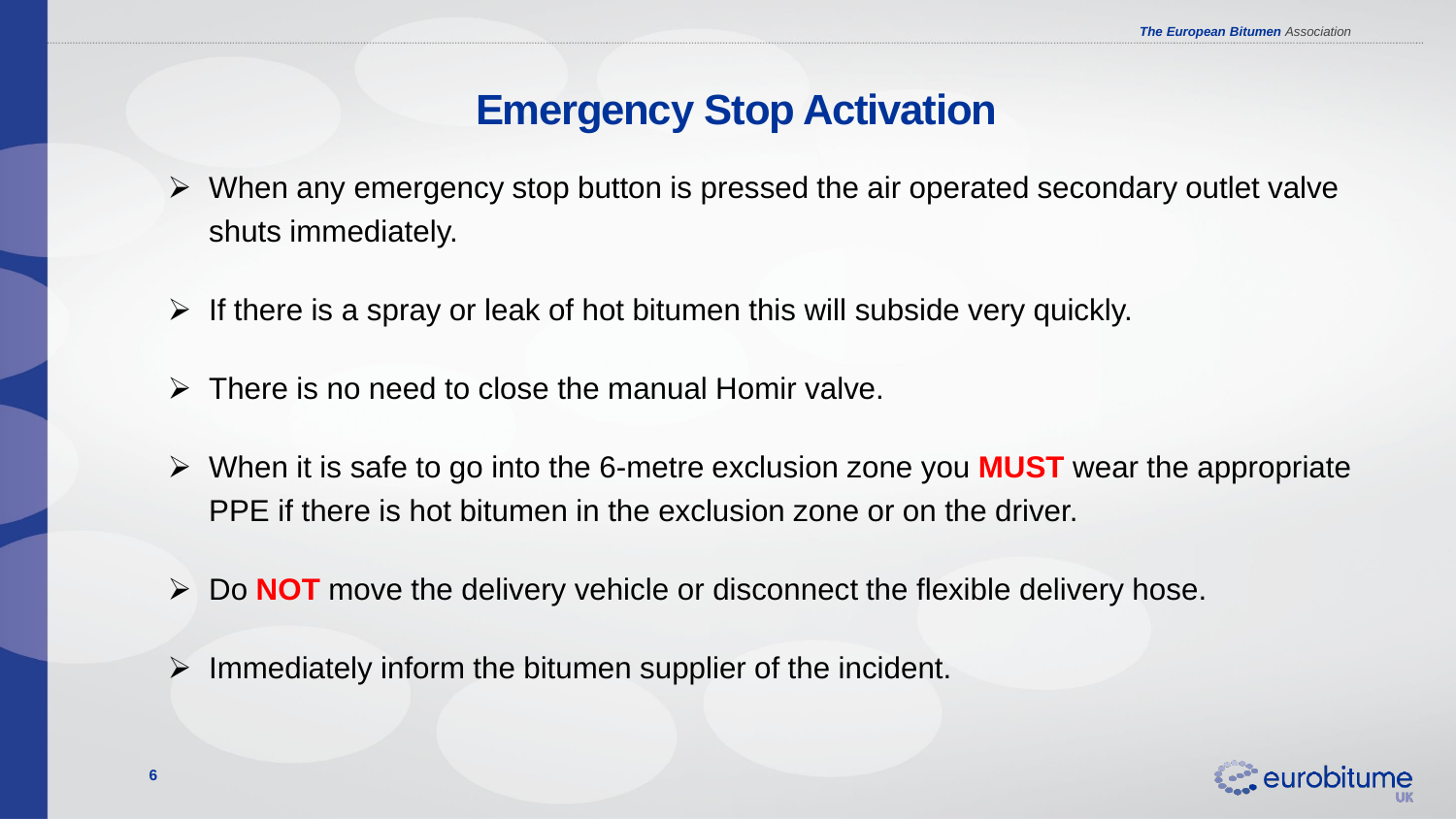#### **Bitumen Safety Documents**

Guidance documents on a range of bitumen safety related subjects can be downloaded free from the Eurobitume website:

- UK Version of the 2018 Guide to Safe Delivery of Bitumen.
- $\triangleright$  Safety Showers
- Eurobitume Bitumen Burns Card
- $\triangleright$  Safety Footwear Risk Assessment for Bitumen Delivery Drivers
- Operational considerations for Hot Bitumen Storage Tanks and Off-loading Systems.
- Design and use of Ground Based Pumps (EBUK/MPA document).
- $\triangleright$  Safe Bitumen Tank Management (EBUK/MPA document).
- $\triangleright$  Returning Bitumen Storage Tanks to Service.

See also the Energy Institute Model Code of Safe Practice Part 11: Bitumen Safety Code www.eurobitume.eu